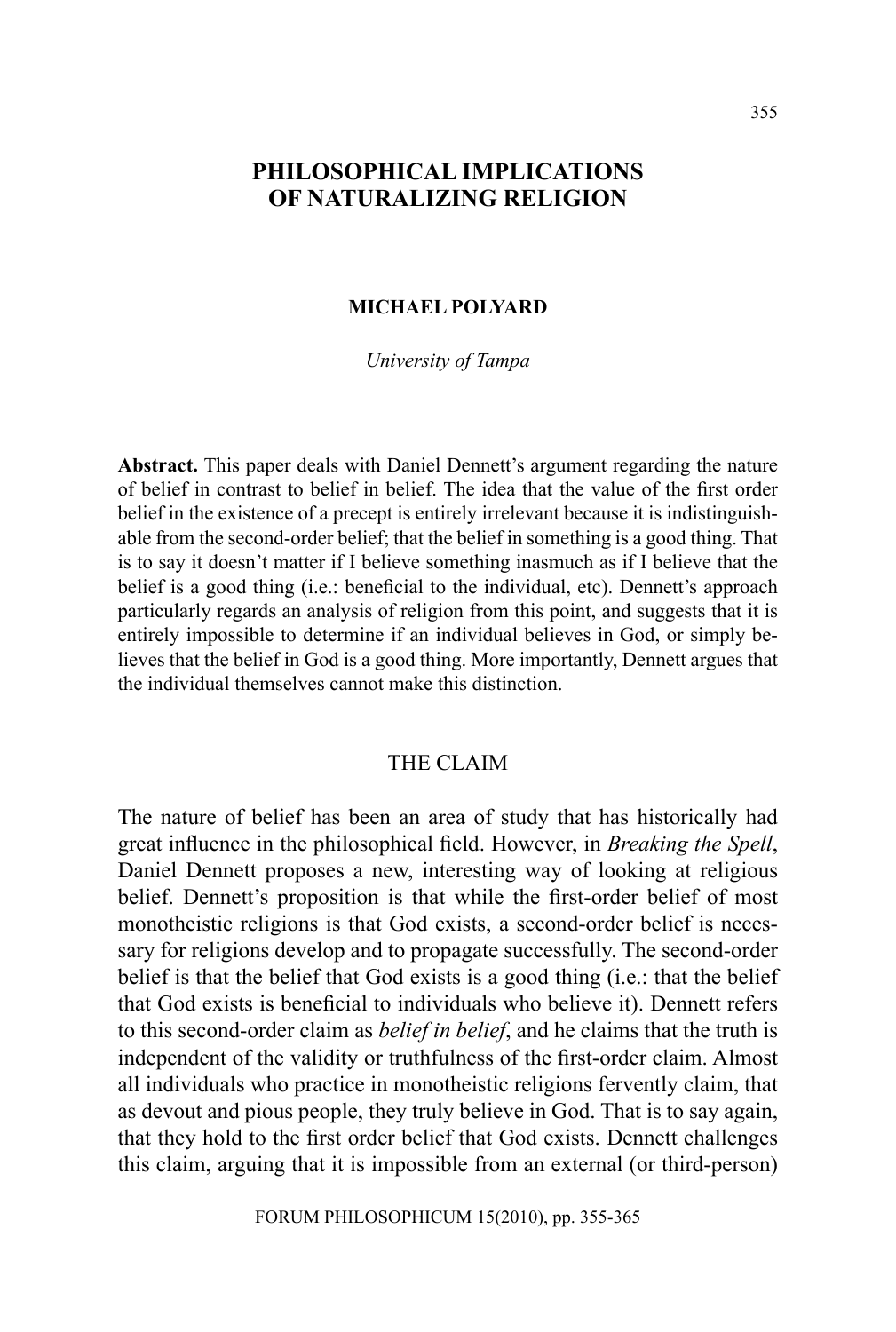perspective to determine whether an individual actually believes in God or instead believe only that the belief in God is a good thing. More importantly, Dennett also claims that it is impossible for an individual to evaluate from a reflective (or first-person) perspective whether or not she herself/ he himself actually believes that God exists. The claim that an individual cannot make this first-personal judgment is important not only because the foundation of these religions rests upon the existence of God, but also because, if an individual cannot determine himself/herself if he/she truly holds to a belief, it calls into question at least some of what is known about epistemology. While I will intermittently address the broad implications of this point in what follows, this paper will focus on the philosophical and religious implications of belief in belief.

It can be assumed, by inference, that Dennett is sympathetic with a pragmatist view of belief which suggests that beliefs necessitate a behavioral consequence. For the pragmatist, the truth value of a belief is secondary to the degree to which the belief is useful. Given this, even false beliefs can be valuable (evolutionarily speaking) provided that they result in a behavioral change that benefits the organism. The evolutionary aspect is important to the pragmatist, because the pragmatist is concerned with the genetic implications of a belief, and provided that a belief serves an evolutionary function (allows organisms to survive to reproduce), it is considered to be *truthful*. From this perspective, the usefulness of a belief is contingent upon a behavioral consequence which then benefits the individual who holds the belief. These displays of behavior actively demonstrate the individual's commitment to the belief, and the absence of any such demonstration could indicate that the individual does not really believe what they claim. To be succinct, if an individual holds to a belief, there will be a behavioral change resultant from (or constituent of) the belief, and if that behavioral change provides an evolutionarily beneficial change in behavior (causes the individual to procreate, keeps the individual alive, etc.) the belief is useful and therefore pragmatically valuable/truthful. Ultimately, the omission of a behavioral change could stand to indicate that an individual does not really believe their belief, or even believe that belief is a good thing. What this means is that while an individual might not believe belief *x*, because the belief *x* is a good thing (useful to the organism who believes it), the omission of a behavioral consequence could indicate (from a pragmatic perspective) that the individual believes that their belief *x* is, in fact, not useful.

Dennett remarks that often the type of behavioral display that is prominent in religion is actually paying "lip service" to the religious claims in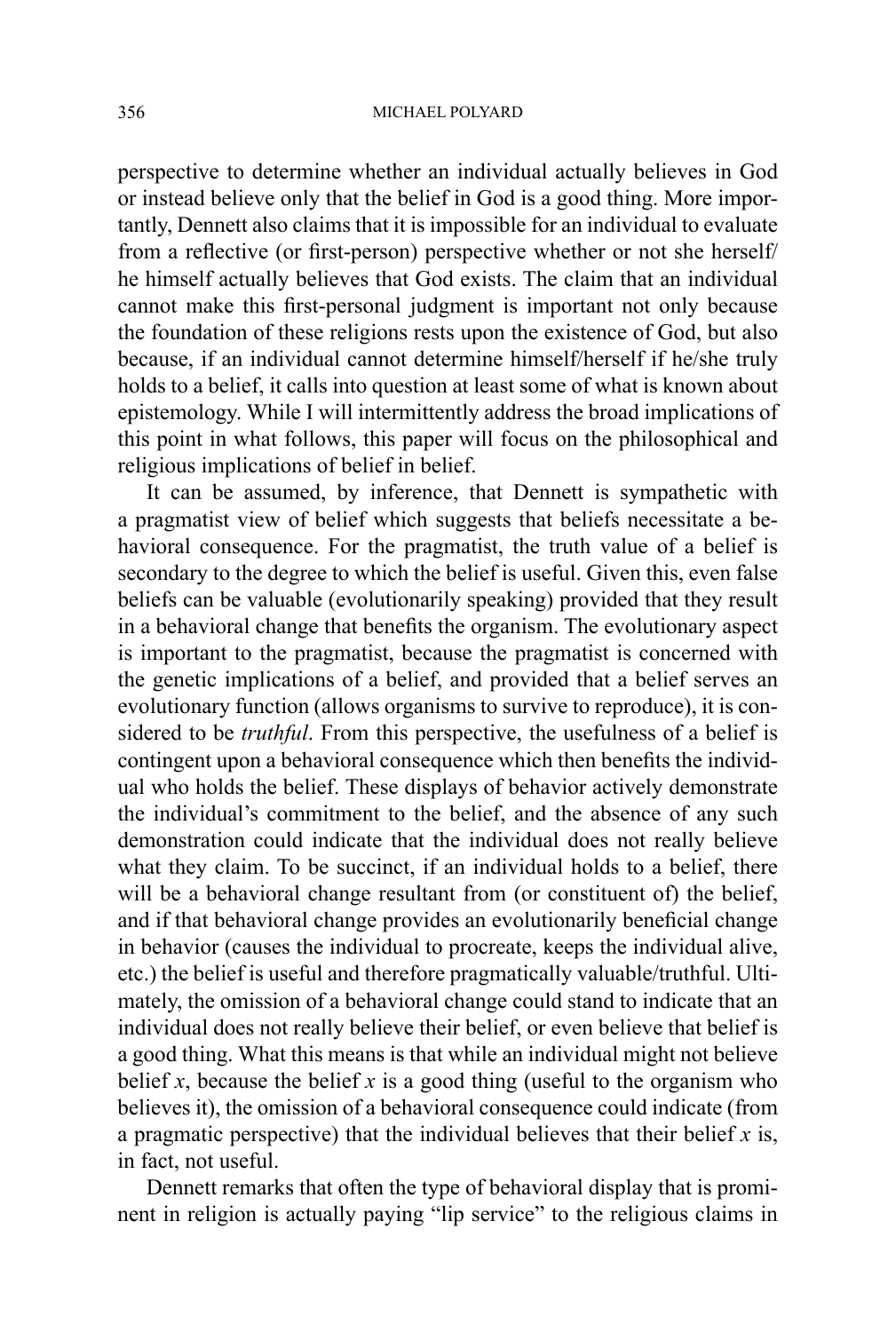hope both of convincing other individuals that they themselves truly hold to their beliefs, and in propagating the religion (or at least the tenets of the religion) to other individuals (Dennett, 2006). Paying lip service, as it were, does not directly indicate that an individual truly believes the beliefs they are espousing, but instead, indicates only that the individual may only believes that the espoused belief is good to hold.

Consider now this approach from a memetic perspective. The memetic perspective claims that there is a unit of cultural transmission similar to the gene which is replicated through imitation and transmits both linearly down a hereditary line and laterally across cultures. From this perspective, the individual who engages in the behavioral display is the vessel for the religious memeplex (a complex of memes) which has taken up residency in the individual's brain, and the display serves a memetic advantage. That is, the display or religiously supportive behavior serves to help the memes supportive of religion to get themselves copied in the brains of other individuals, who will then continue to propagate the same memes linearly (down a hereditary line, e.g. to children) and laterally (across cultures e.g. missionaries). Memes are important to incorporate in this argument, because they provide the behavior by which ideas or cultural replicates (in this case, replicates for religion) get transmitted. This perspective also allows the transmission to disregard the value to biological fitness, their truth value, or the degree to which an individual actually holds to a belief. Through a memetic exposition, one could argue that believing in religious tenets is a matter of the successful transmission of memes for religion, and that an individual need not necessarily really believe the religious replicates to transmit them into other meme-accepting brains. Dennett would also argue that if the replicates can be transmitted without true belief, then the individual is simply acting for the benefit of the memes being transmitted (as a slave to the memes). More importantly, the argument would include that the individual is simply seeking to convince other meme-accepting brains that these memes are beneficial and good to acquire as demonstrated by the individual transmitting the memes they do not truly believe in (Dennett, 2006).

At this point, Dennett's claims are as follows: a. an individual cannot determine if they believe a belief or if they believe that the belief is a good thing, b. the division of doxastic labor (the reliance upon designated "authorities" for the interpretation and understanding of dogma) eliminates the necessary understanding of a belief by conferring to experts, c. mimetically, beliefs need not be believed or understood to be transmitted, d. pragmatically, a belief can be value-laden by its usefulness regardless of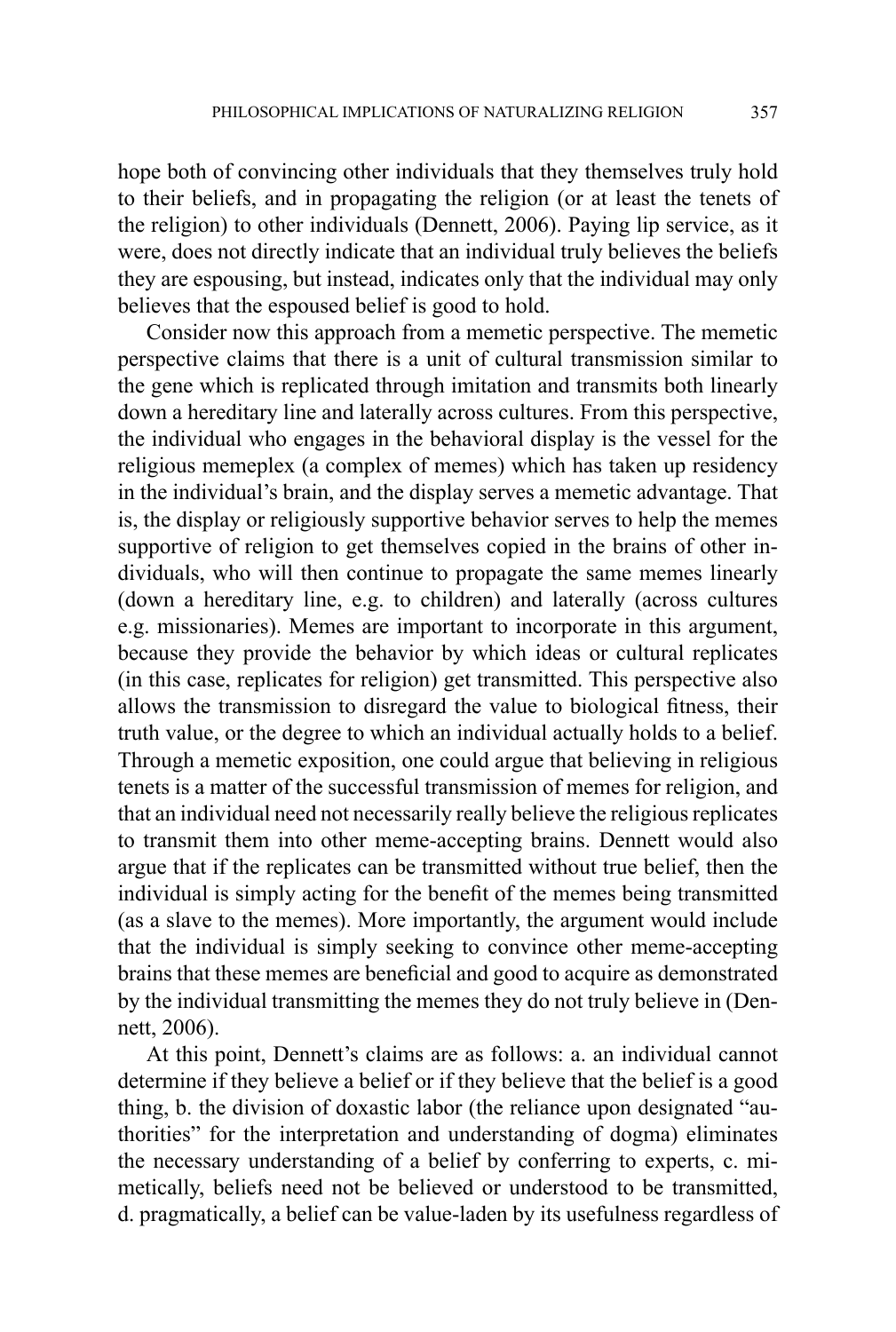its truth value. In contrast to what Dennett argues about religion, Dennett claims that other sorts of belief have a definitive result. Take, for example, the case of mathematics… While we rely upon teachers to delineate the mathematical equations we are taught in school (a division of doxastic labor), we can demonstrate, reason, and replicate the results of equations such as 2+2=4. We *can* know intrinsically and first-personally that the result of  $2+2$  will always equal 4 and if we are ever uncertain about such a prospect, we can test it and evaluate the result. The same can be said in the case of gravity. We can reason through formulas developed by Isaac Newton that an object released without suspension from a height will fall to the ground at a given rate of 3.8 m/s/s and while we rely upon physicists to routinely test, evaluate, and retest this information, the laws of gravity are time tested, and easily proven. One can also imagine that if there were some sort of counter-example or new evidence that could be presented against the case of gravity, it could reliably be evaluated and interpreted by experts by virtue of their track-record in providing support for the law. Also, one can imagine that since this doctrine has come directly from a human source whose existence could never be questioned, at one point, one could've conferred upon Newton himself to explain his reasoning.

Dennett argues that in religion there is a division of doxastic labor in which individuals, who are not holding positions of authority, rely on supposed "experts" to delineate and distribute the fundamentals of dogmatic belief and to provide accurate and truthful information. For Dennett, this division of doxastic labor (which is not exclusive to religion as he notes the same type of reliance on authorities in science) creates a social hierarchy in which the lay people who are seeking to believe a certain dogma (read belief) cannot truly believe the dogmas unless they are capable of understanding that which they desire to believe, and so dispatch the understanding of the dogma to the experts who then understand (read interpret) the dogma for the lay people so that they can go on believing the dogma without first-personally understanding it (Dennett, 2006). The problem becomes apparent in that there is an overreliance on authorities, and that in this case, if Dennett's claim about belief in belief is true, then these purported "authorities" cannot themselves determine if they actually hold the beliefs they claim (and are responsible to interpret), and are mistakenly propagating this information as authoritative and accurate. This claim is significant because it holds the "authorities" to the same rules as the lay person insofar as their responsibility to understand and convey dogma to establish accurate beliefs. What this means is that the authorities are limited only to an interpretation of dogma (as opposed to true understanding) and therefore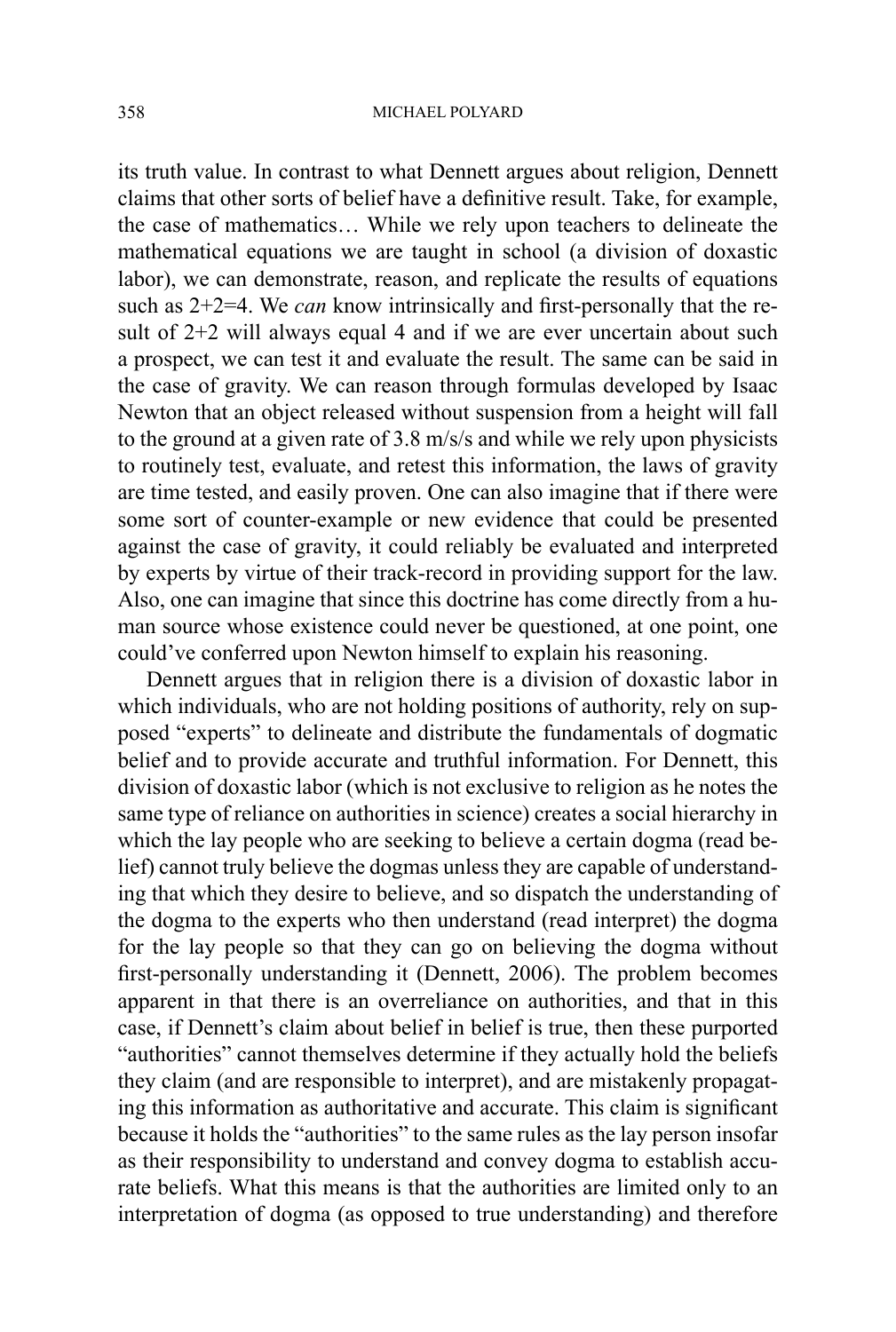they cannot be said truly to understand the dogma they are responsible to understand and convey to the individual believers. For example, religious belief is reliant upon the understanding of doctrine and dogma from God in the Bible. The believers cannot adequately (so the authorities say) interpret and understand the Bible without authoritative assistance. The authorities are also believers, who just happen to be charged with providing that understanding. As they are believers, like the lay person, they too cannot adequately reflect upon the dogma to result in a truly held belief without assistance from superior authorities, and so on ad infinitum. The reason for this is that according to Dennett, the division of doxastic labor is an infinitesimal reliance upon authorities. If the lay person relies upon their appointed experts, the experts then have to confer to experts that they have appointed (perhaps elders, superior members of their order, experts with more longevity, the Pope) to interpret and delineate the dogma, who then in turn, have to confer to yet superior experts. The final authority over the dogma would be God himself and as the dogma states that God is infinitely unknowable, the final authority is removed from providing the actual interpretation and understanding of the dogma for the individual believers (layperson or authority), and therefore even the purported authorities cannot dispatch adequate understanding to the lay-person believers. The ultimate result is that the interpretation of dogma from God, must be conferred to God. Due to this logical fallacy, there can be no real belief in God unless one can receive direct interpretation and understanding from the man himself, and as he is infinitely unknowable (as per his own doctrine) true belief in God can never be held.

An objector to Dennett's claim that even on a reflective personal level, an individual cannot determine if she/he believes in God or exclusively believes in belief in god, can pursue a couple of courses of action. First, the individual may propose a counter example to demonstrate that there is an act that an individual may engage that adequately can demonstrate that an individual in fact holds to the first order belief that they believe in God. The alternative to this option is to challenge the pragmatist assumption that true belief requires a behavioral manifestation. Due to the nature of this discussion, the scope of this treatment will handle only the first option, the proposition of a counter-example that demonstrates that an individual can, in fact, know that they believe in God.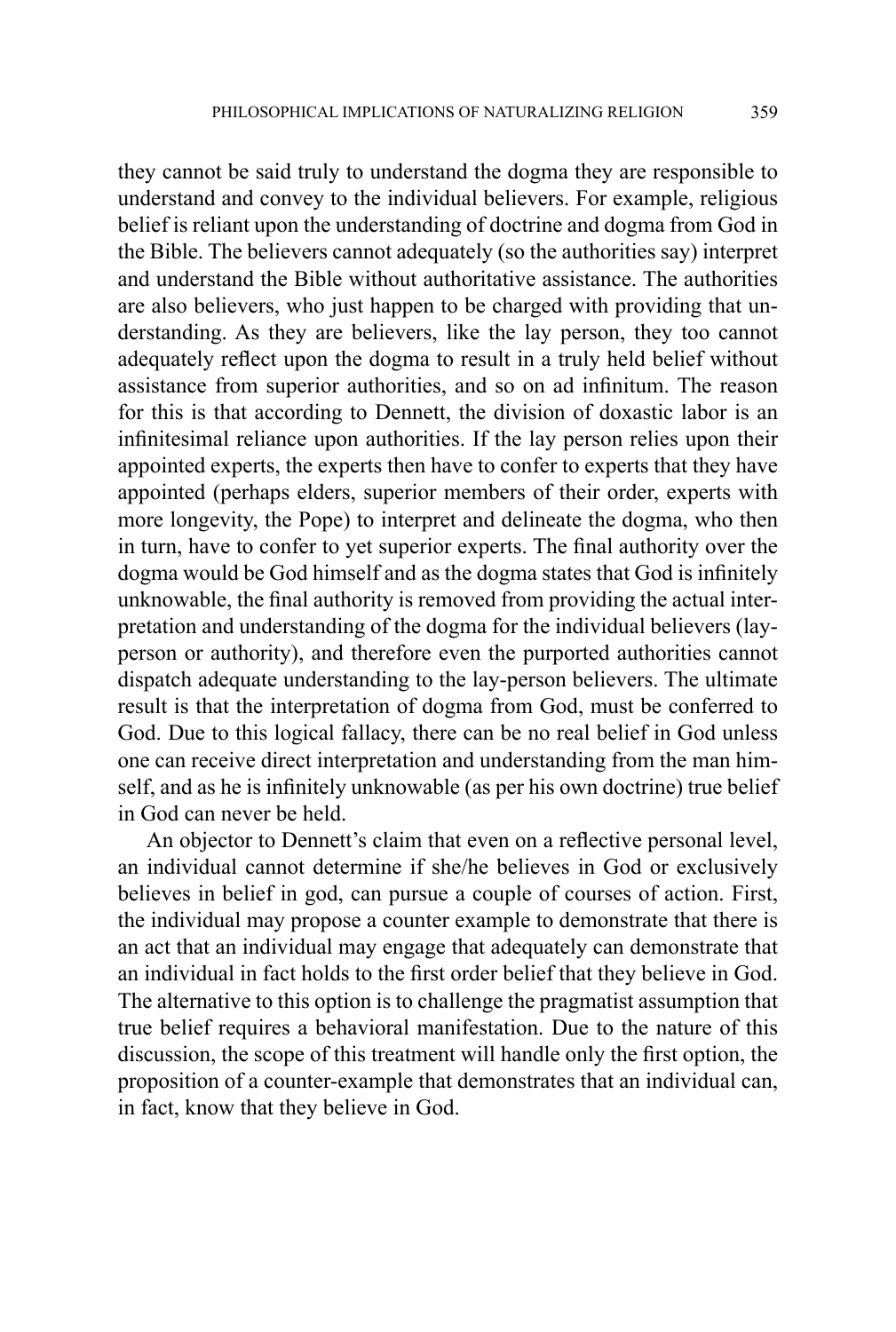### OBJECTION 1

An objector taking this approach would begin by first presenting a hypothetical scenario in which there was a monotheistic religion isolated to at least some degree from the external world. Take an example of a monastery of monks who practice monotheistic religion, and do so isolated largely from society either by geography or choice. The tenets of this religion include sacrifices to God to ensure a bountiful harvest season, and the ritual spilling of blood of the participants by lashing themselves. This type of behavior is seen in many indigenous tribes of South America and Indochina, and is also arguably practiced by the members of the Roman Catholic religious sect, Opus Dei. An individual monk who claims to believe in God and is particularly devout and pious, attends his monastic duties fervently and in the privacy of his domicile expends a great deal of time and energy on this particularly costly religion, in solitary reflective meditation. The tenets of this faith also require great personal sacrifice, and are particularly detrimental to this monk, yet he continues to lash himself dutifully on the back with a flail of leather straps until the skin is tender and blood is drawn. This monk additionally wears a cilice, a ritualistic device that resembles a small belt of intertwined chain links with barbed ends, which is then worn around the upper thigh or upper arm to distract the devout from any notions of pleasure. Traditionally, this practice (usually found in extremist sects of Roman Catholicism such as Opus Dei; again, arguably) serves the purpose of restraining an individual from any acts or moments of pleasure so as to better serve, perceive, and understand God.

The example as laid out, an objector might argue, demonstrates the monk's true belief in God from an individual and reflective perspective. The monk not only claims to believe in God, he knows he believes in God. To begin with, the monk would not engage in a religion which requires such a great cost in time and energy and personal deprivation if he did not truly believe their claim. Secondly, the monk would not engage in such physically debilitating practices such as lashings or the wearing of a cilice unless the individual was truly devout in their beliefs.

Dennett might respond that if a monk were so devout in believing that his beliefs are a good thing, regardless of the beliefs he is trying to demonstrate he truly holds, he would engage in whatever dogma (in this case, lashing and the cilice) that was composite of the belief. He might also argue that those behaviors are individual beliefs in themselves (the selfmutilation is a good and pious thing to do). In this case, the monk only believes that it is a good thing to be closer to, or better serve God and that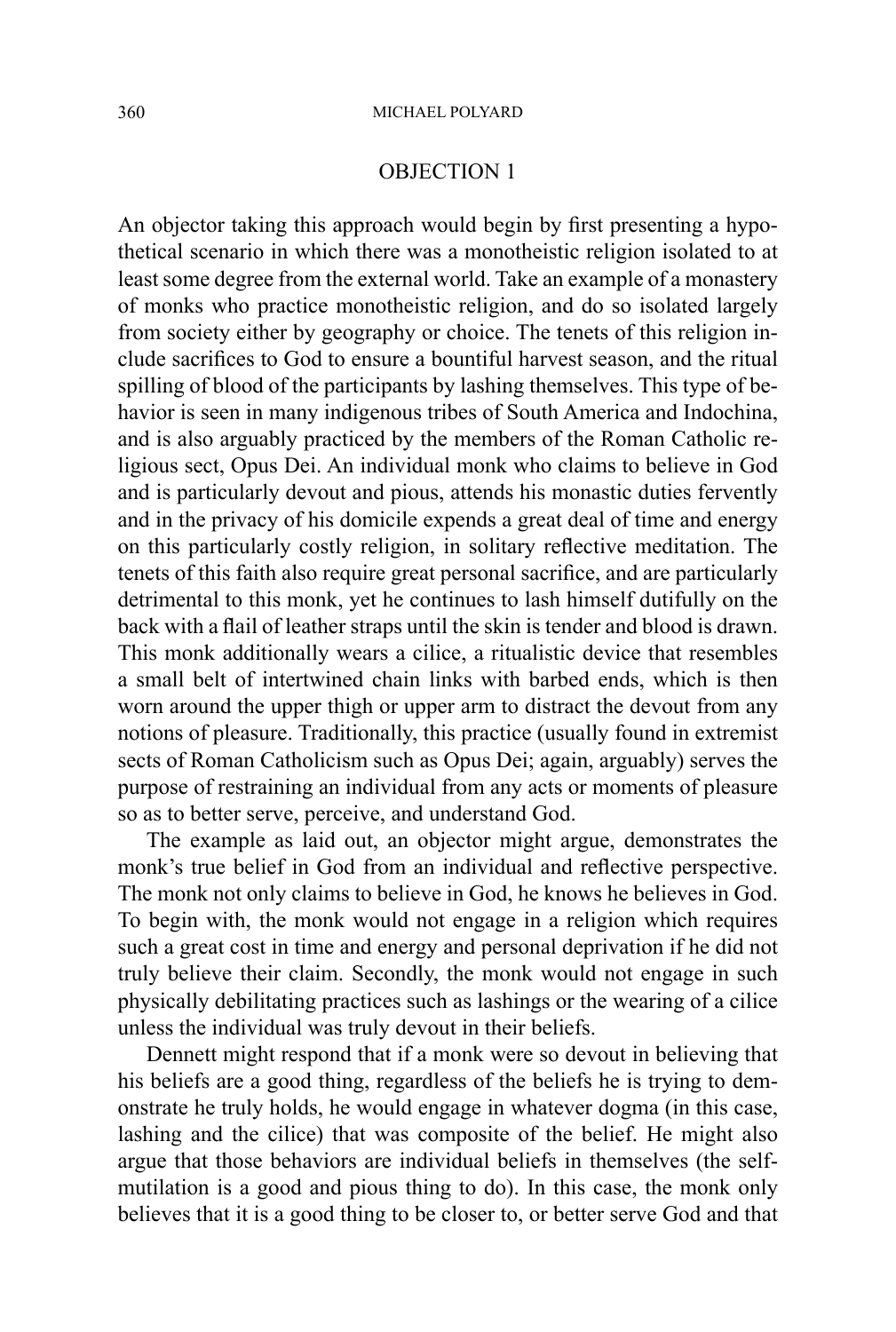these behaviors are said to have that result. Additionally, it can be argued that because these behaviors are being engaged in a public forum, that the behavior is being used to convince other individuals of the monk's conviction in his beliefs, or to simply propagate the behaviors and coinciding beliefs. This is important, because it appears that a belief is truly held only if other individuals can objectively state that an individual engages in behavior which supports the belief. In this case, the behavior is normatively assessed to determine if the individual believes in the belief. In this case, the audience of third-personally objective spectators evaluates the behavior in which the individual is engaging in contrast to the behaviors normally (read typically) associated with that belief. If the behavior seems to coincide with most of the behaviors traditionally or typically associated with the belief, the individual is evaluated to truly hold to their belief to at least a moderate degree. Conversely if the behavior does not coincide with the behaviors typically associated with the belief, then there are two alternative results. First, if the behavior is more consistent (as objectively and normatively evaluated by the audience) with behaviors that show that the individual does not hold to the belief, the individual is branded a heretic, or much less punitively, said to either not believe or not understand the belief. This is relevant to the argument being presented because it supports the necessity to engage in behavioral practices that support a belief and to do so in a public forum. Secondly, the audience determines that the individuals behaviors are consistent with some of the behaviors associated with, or the basic principles of the belief, but the behaviors themselves are so extreme (and as in the case of the monk, self-detrimental) that the individual is either said to have an enlightened understanding of the belief, or that because of the severity of the behavior, the individual is said to hold to the belief to a high degree. The objector presents a solution by isolating the monastic order from society, and further isolating the individual believers into their own private domiciles in which they engage these practices. In this case, without an audience to evaluate the individual, the individual may believe that they are now engaging in these behaviors for the purpose of the belief itself. What this means is that because the behaviors are no longer being done for the purpose of convincing an audience that the monk is not a heretic and because the behavior is not being passed to any other individuals, the behaviors, despite their detrimental effects on the individual, are now being engaged in for the sake of the beliefs. This might suggest that the monk truly holds to his beliefs. Does the fact that the individual engages these practices in private, behind closed doors, without an audience, not demonstrate the individual's conviction in their belief in God?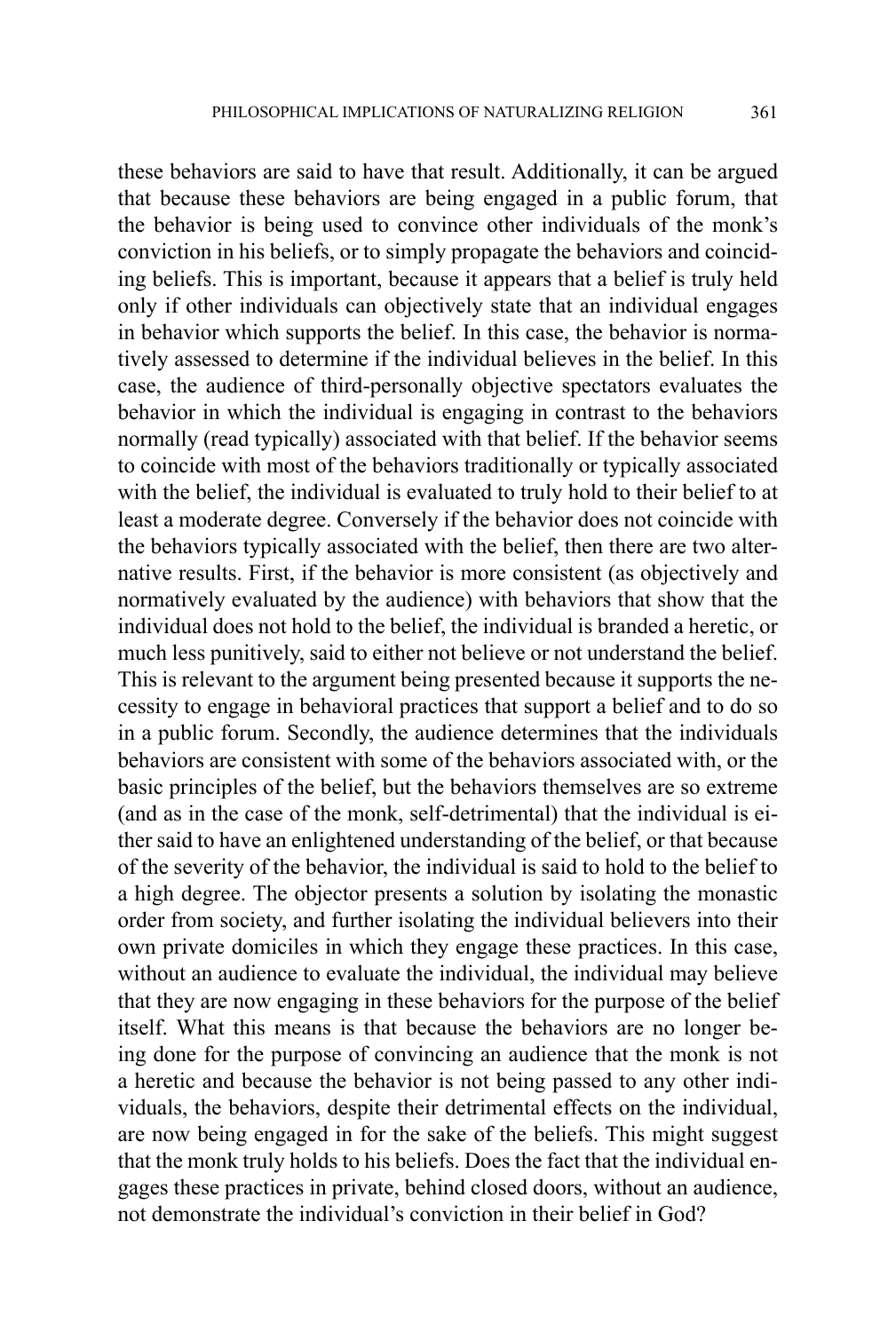#### 362 MICHAEL POLYARD

### THE RESPONSE

Dennett's response would be that while the isolation of the monks from society and from each other does eliminate the audience from the argument, there is still one member of the audience left to convince. Dennett would likely argue that even with this degree of isolation, the believer engages in these activities to convince himself of his convictions, and that if an individual truly held to a belief they claim, they would not need to take such measures as self-conviction. Dennett would likely argue that even though the monk is now isolated from the larger objective audience of other people or contemporaries, the behavior is not being engaged in for the sake of the belief itself, but instead for the sake of convincing the monk engaging in this activity that the he truly believes that God exists. Dennett would claim that, whereas in the larger audience, the more severe the behavior the monk engages in, the greater the individual's conviction to the belief, in actuality, the severe the behavior reflects a greater need for self-conviction. Dennett might also argue that in regards to the arguments posited above, the more severe the behavior, the dumber the monk, seeking to believe an unbelievable belief.

This case presents a problem for the non-naturalist monotheist, in that all evidence for an individual's belief in God could be exclusively evaluated and determined to also provide evidence for the belief in belief. That is to say, all the behaviors engaged in by individuals that would reflect the true commitment to a belief, the behaviors also reflect the true commitment to the belief that the belief is a good thing. In this case, it is impossible to isolate the true belief that God exists from the belief that the belief that God exists is a good thing and there can be no support exclusively for the true belief. What an objector would need to do at this stage is present an example in which all of the evidence supports the belief in God exclusively, and so cannot be rationalized alternatively to be evidence for the second-order belief that the belief in God is a good thing.

## OBJECTION 2

At this point, it seems that the objector could assert that the only way to actively demonstrate a true belief in God is to not act. If Dennett's response to the monastic objection is true, then it would seem that any sort of action which is representative of an individual's beliefs would only serve to demonstrate the necessity for the individual to convince themselves of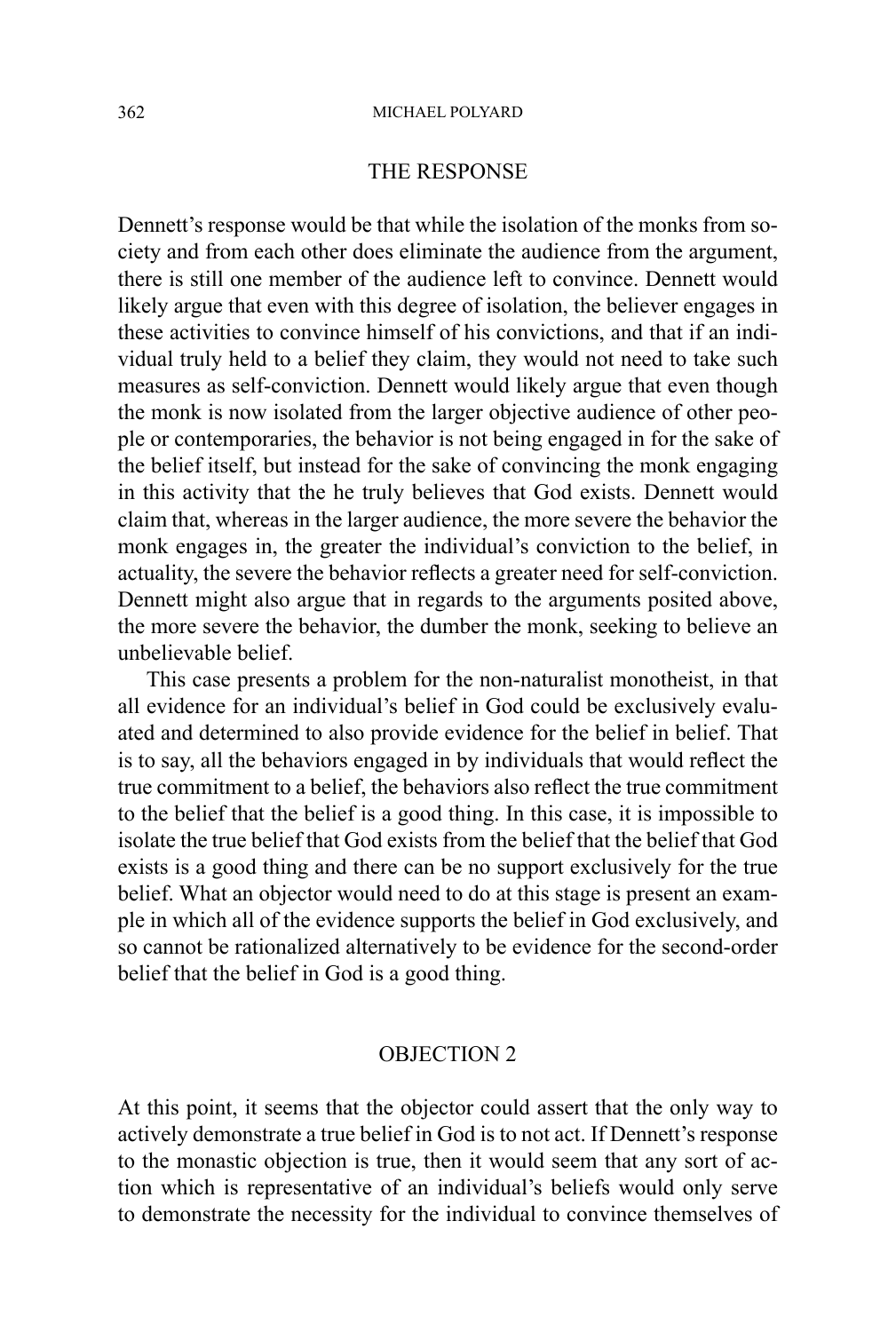their beliefs. To truly demonstrate that an individual holds to a belief, then the believer should not engage in any sort of behavior that could be rationalized as self-convincing, and, therefore, the only method by which to prove a conviction in a belief is to not act on that belief. An example can be proposed wherein an individual believer of a faith, such as Christianity, wherein the practitioner believes in the existence of God (the first-order belief) and believes that such a belief is a good thing (the second-order belief), therefore accepting the tenets of the faith. With the restriction to inaction as stipulated, the believer then embarks to live his/her life in a manner consistent with those tenets without any attempt or outwardly expressive demonstration of those beliefs. Ultimately, the argument here is that if a behavioral change makes it impossible to distinguish between true belief and belief in belief, the only solution is to eliminate the behavioral change. Doing so could in fact indicate that an individual truly holds to a belief simply because if the individual does in fact truly believe, he/she need to convince no one, not even himself/herself, that he/she believes.

### THE RESPONSE

First, Dennett could challenge from the pragmatist perspective stating that the absence of action by the believer in fact *demonstrates* that the individual does not actually hold to their claims on the principle that a convicted belief requires a behavioral consequence or action. The objection could then be raised, that even inaction is a form of action as if it is a conscious choice, and therefore, is in fact a behavioral consequence. These two objections are important because, from a pragmatist approach, a behavioral change is necessary and that behavior must be beneficial to the organism in the long run in order for the precipitating belief to be considered true. If inaction is considered to be a form of action, then the behavior demanded by the belief is indistinguishable from the behavior of normal people and therefore provides no more evidence for the first order belief than for not holding it at all. To this point, it seems that Dennett would respond that the lack of objective evaluation resulting from the lack of an audience indicates that the individual does not hold to their belief, or that it may indicate that the individual does not wish to provide evidence that he/she believes the belief. The objector would argue that the lack of evidence being provided would indicate a lack of *need* to provide evidence, and therefore a truly held belief, however it seems clear that Dennett would argue that if a belief is truly held, the individual is *responsible* to provide evidence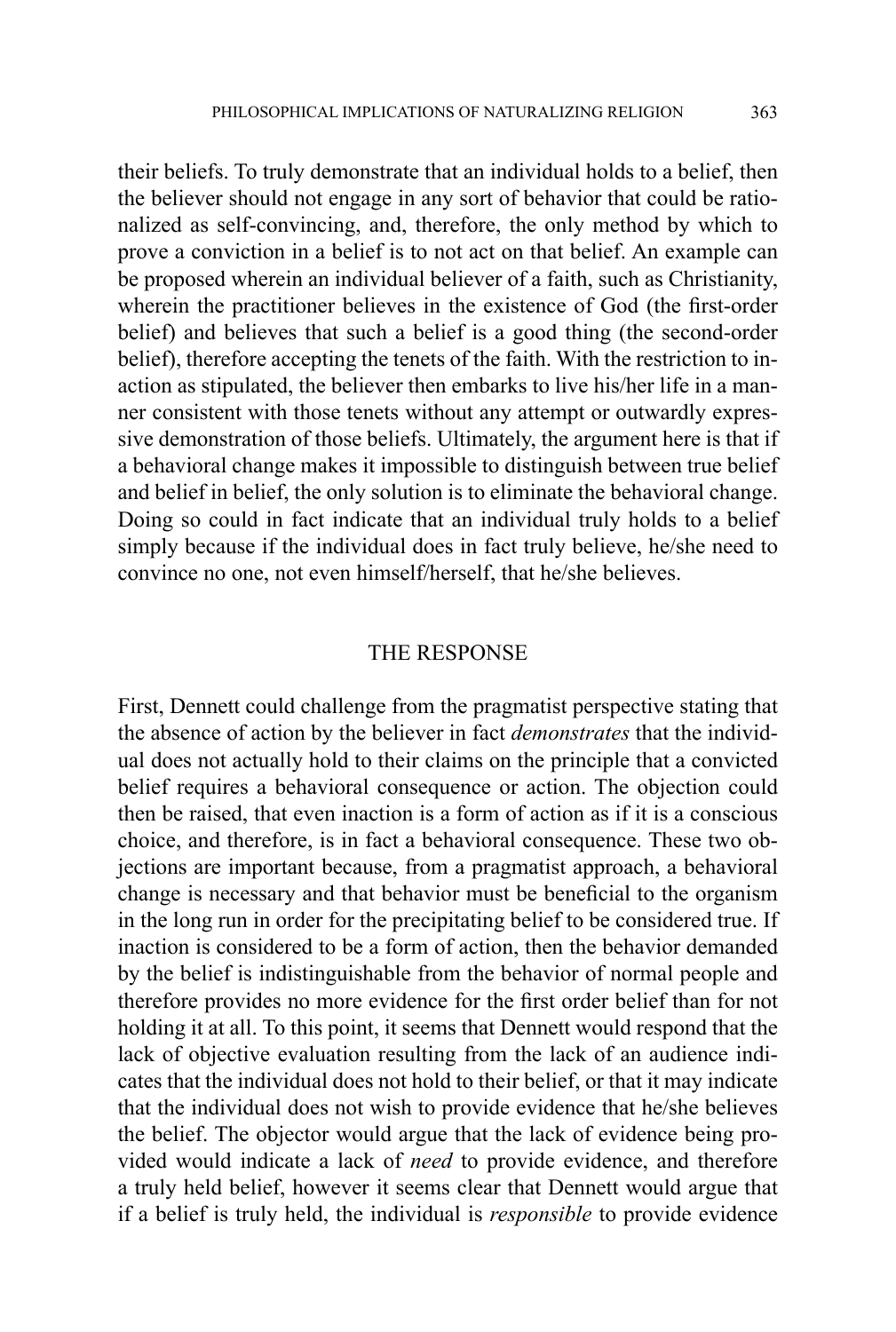that he/she does so. He may also challenge that even mental process (i.e.: prayer) in support of religious belief serve as a form of self-persuasion. If this is true, then it would seem that there is no final way to determine whether or not an individual truly believes in God. There is however, an important distinction between being unable to prove something and proving its non-existence. If it can be proven that there is no way to determine that an individual truly believes/does not believe in God (or any belief), it does not indicate that the belief is not/cannot held by the/any individual. What this means simply, is that being unable to prove that something exists does not prove its non-existence, and being unable to prove that something doesn't exist does not prove its existence. Because of the grand scope that belief in God engenders, this is a continuing problem on both sides of the argument, and neither one is willing to make concessions, rightfully so, because there are no proven necessary and sufficient conditions which prove or disprove the existence of God.

# IMPLICATIONS & CONCLUSIONS

In conclusion, Dennett has raised a compelling argument against an individual's religious belief in god and perhaps it can/should be said that it will forever be impossible to determine if an individual can truly believe in God or if they are exclusively limited to believing that such a belief is a good thing. Under this case, it would seem that Dennett's argument is unsettling. One reason which could be offered to explain the unsettling nature of this claim is that the same approach of isolating a truly held belief from the belief that it is a good thing can be applied to other fields of study. As discussed, however, in trying to apply the same criticism to the sciences blatantly fails as science is based on empirical evidence that can be tested, improved upon, recalculated, and retested. So it would seem that the dis-ease in this is that if we cannot in fact truly believe in God, what is the purpose of that belief? Other questions arise from this type of exposition as well. Do beliefs serve a biologically adaptive function that aid in the continuation of the species? Are we just slaves to the memes or memeplexes that are constituent of beliefs? If we cannot truly believe anything, can anything truly be known?

These questions certainly deserve to be answered and the responsibility of these questions would sit with the epistemologists who combat and wrestle with the nature of knowledge. It would seem however, that Dennett would conclude (at least in regards to religion) that the nature of be-